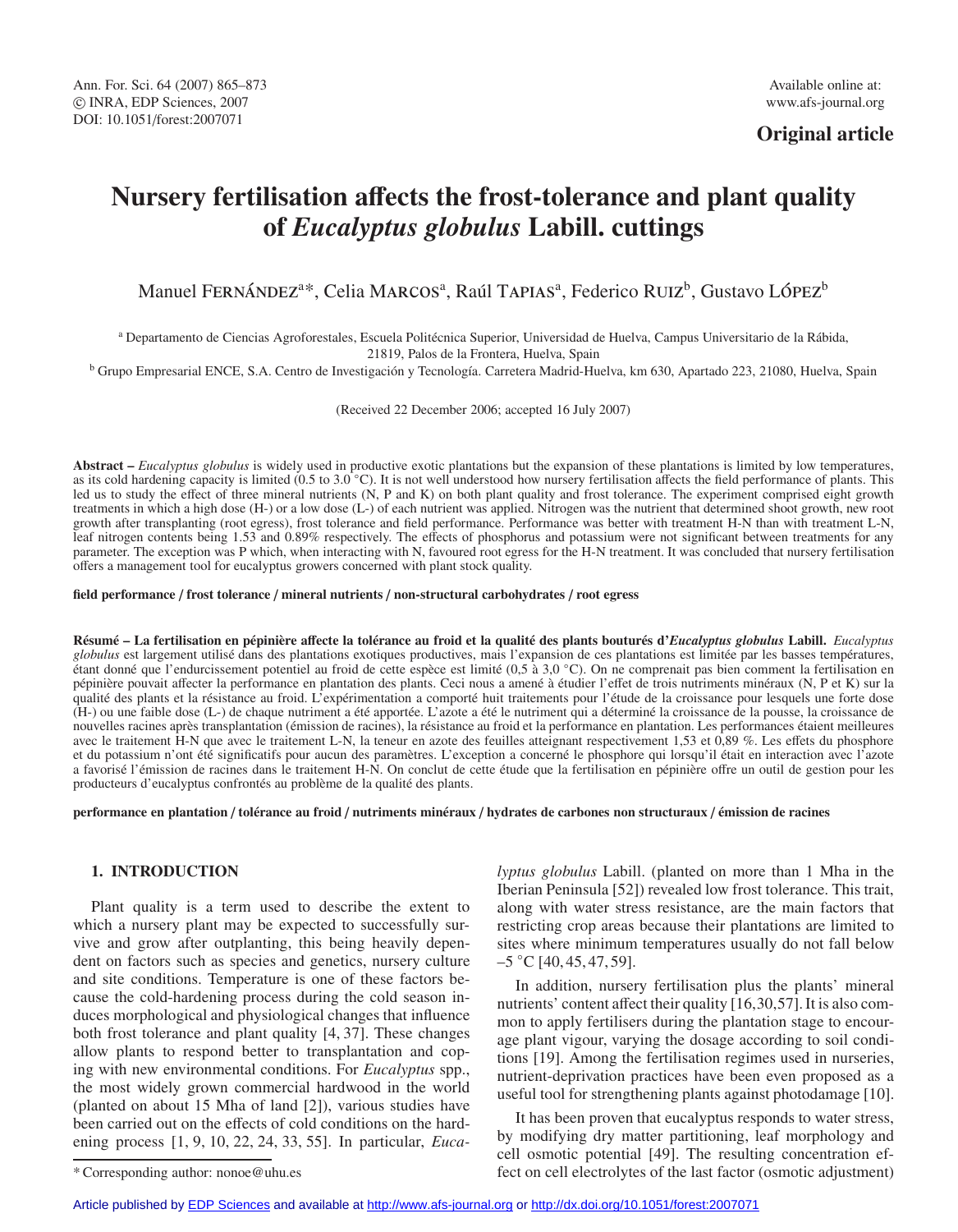**Table I.** Maximum and minimum average temperatures (TMmax, TMmin), maximum and minimum absolute temperatures (Tmax, Tmin) and accumulated chill hours  $\leq 8$  °C (h<sub>8</sub>), from the start to the end of the nursery assay.

| Dates<br>(month-day) | Day          | <b>TMmax</b><br>$(^{\circ}C)$ | TMmin<br>$\rm ^{\circ} C$ | Tmax<br>$(^\circ\mathrm{C})$ | Tmin<br>$^{\circ}$ C) | $h_8$ |
|----------------------|--------------|-------------------------------|---------------------------|------------------------------|-----------------------|-------|
| 11-25 to 12-08       | 1st to 14th  | 21.9                          | 11.9                      | 23.5                         | 7.0                   | b     |
| 12-09 to $12-22$     | 15th to 28th | 20.6                          | 10.9                      | 22.5                         | 8.5                   | 6     |
| 12-23 to $01-05$     | 29th to 42th | 18.9                          | 7.9                       | 20.5                         | 5.0                   | 55    |
| 01-06 to $01-19$     | 43th to 56th | 19.0                          | 6.5                       | 20.0                         | 5.0                   | 164   |
| $01-20$ to $02-03$   | 57th to 71th | 18.4                          | 4.4                       | 25.5                         | $-1.0$                | 302   |
| 02-04 to 02-17       | 72th to 85th | 22.0                          | 6.2                       | 25.5                         | 3.5                   | 402   |

is thought to aid survival by reducing the risk of intracellular freezing, owing to the lowering of the cytoplasm freezing point, and by maintaining cell turgor [11]. These strategies contribute to increasing the resistance in later unfavourable situations such as water stress or frost. The plant nutritional state also contributes in part to this capacity [21] due to its effect on plant growth, root growth capacity, biomass partitioning, leaf area, photosynthesis and/or nutrient mobilization from old to current growth after outplanting [13, 42, 58]. This depends, however, on species, nutrient concentrations and contents [8, 57, 58]. Nevertheless, it still remains uncertain how fertilisation in nurseries influences plant quality and post-transplantation responses to low temperatures for most species [3], including *E. globulus* [16]. Changes to fertilisation schedules in late summer and autumn can be a part of this hardening process [15, 28, 32], by modifying quantities and proportions of the nutrients, particularly N, P and K. Therefore, it was hypothesised that N, P and K, supplied during the hardening stage in the nursery, affect plant quality and frosttolerance of *Eucalyptus globulus* Labill. To verify this hypothesis, morpho-physiological and growth parameters have been taken into account, as well as the field performance of plants one year after transplantation.

# **2. MATERIALS AND METHODS**

## **2.1. Plant material**

Seven month-old *Eucalyptus globulus* Labill. rooted cuttings were grown at the nursery of Grupo Empresarial ENCE, S.A. (San Juan del Puerto, Huelva, Spain), in SLC containers (Super-leach®, 125 cm<sup>3</sup>, 3.5 cm diameter at the top, 22 cm long, 400 plants m−2) filled with a peat-bark pine mix  $(1:1 \text{ v/v})$ . Four-leaf cuttings, 10 cm long, were placed in a greenhouse at 20–25 °C, high relative humidity ( $> 80\%$ ). There was a natural photoperiod and the cuttings were well-watered. When they had formed roots, after two months approximately, they were taken to the nursery under a 60% shaded mesh, and three months later were exposed to full sun light. Fertiliser was applied once a week (10-2.5-5 + micronutrients). The cuttings were randomly collected from a group of 70 plus-trees from the breeding program at ENCE, S.A. In the second week of October 2004, they were taken to the nursery at the University of Huelva (La Rábida, Huelva) and maintained under a 50% shaded mesh. They were watered daily and fertilised

once a week (Compo<sup>®</sup> Universal liquid fertiliser, 7-5-6 + micronutrients) until the beginning of the experiment (nursery assay + field trial), which started in the last week of November. At the beginning of the nursery assay, the plants measured  $26.06 \pm 0.57$  cm in height and  $2.83 \pm 0.04$  mm in stem diameter, the leaf nutrients' contents were 1.12% N, 0.08% P and 0.68% K. Freezing tests, as described below (Sect. 2.3), were carried out at  $-2$ ,  $-4$ ,  $-5$  and  $-6$  °C, and the results revealed that temperatures below  $-5$  °C were lethal, with 100% of damage to the plant leaves. The maximum and minimum temperatures in the nursery 14 days before the start of the nursery assay averaged 22.2 ◦C and 12.7 ◦C respectively. Table I shows the temperature evolution during the 12-weeks nursery assay. The chill hours accumulated at the end of the nursery assay were 242 h ( $\leq 7$  °C), 402 h  $(\leq 8 \degree C)$  or 670 h ( $\leq 10 \degree C$ ).

## **2.2. Experimental design**

The plants were randomly distributed among 24 trays (12 plants/tray). The three abovementioned nutrients (N, P, K) were considered as fixed factors. Each nutrient was applied in two different dosages, High (H-) and Low (L-), where  $L = 1/10$  H. It allowed eight possible combinations of nutrient and dosage (Tab. II) in a balanced three-way treatment structure:

- 2 N treatments  $\times$  2 P treatments  $\times$  2 K treatments = 8 nutrient solutions,
- 8 nutrient solutions  $\times$  3 trays = 24 trays.

The trays were randomly distributed at the nursery and rotated weekly to avoid microclimatic differences. Treatment No. 1 (126 ppm N, applied in the form of  $NO_3^-$ ; 71.2 ppm P and 89.9 ppm K) was in the usual range used in the nurseries during the growing phase of the plants [28]. It was taken as a reference for calculating the dosage of nutrients applied in the other treatments. The remaining macro- and micro-nutrients were also added to the different nutrient solutions in similar quantities to avoid possible deficiencies. Fertilisation was carried out once a week from the beginning to the end of the nursery assay. Each tray was fertilised with its respective nutrient solution, whose dose was  $804 \text{ cm}^3$  per tray (67 cm<sup>3</sup> per plant). Distilled water (8  $\mu$ S cm<sup>-1</sup>) was added after every second fertilisation to recover any losses caused by evapotranspiration. At the end of each week, before continuing with the next fertilisation stage, the remaining nutrient solution in the root ball was removed by watering with distilled water, allowing it to leak through the hole in the bottom of the tray. The abovementioned process was then repeated. A check was made to ensure that the balls were permanently moistened to field capacity by the watering solutions.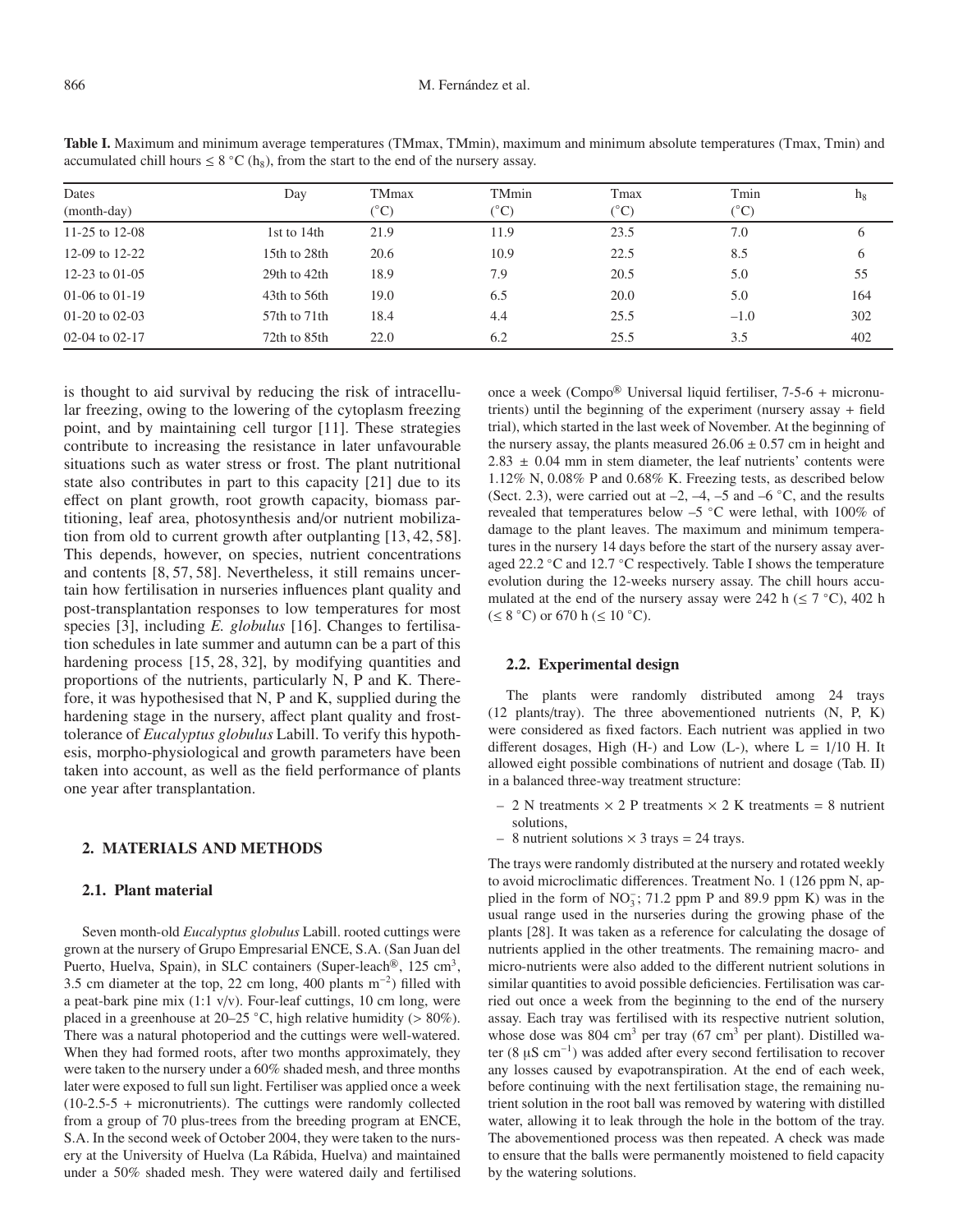|  | Table II. Mineral nutrition treatments applied to the plants. The quantity of nutrients (N, P and K) contained in the watering solution, as well |  |
|--|--------------------------------------------------------------------------------------------------------------------------------------------------|--|

| Watering solutions    |       |       |          | Watering solution (mg/L) |             |                     | Relative proportions |  |  |
|-----------------------|-------|-------|----------|--------------------------|-------------|---------------------|----------------------|--|--|
| $(H = High, L = Low)$ |       | N     | P        |                          | $P/N - K/N$ | $P_2O_5/N - K_2O/N$ |                      |  |  |
|                       | $H-P$ | $H-K$ | $126.0*$ | $71.23*$                 | 89.93*      | $0.57 - 0.71$       | $1.30 - 0.86$        |  |  |
| $H-N$                 |       | L-K   | 126.0    | 71.23                    | 8.99        | $0.57 - 0.07$       | $1.30 - 0.09$        |  |  |
|                       | $L-P$ | $H-K$ | 126.0    | 7.12                     | 89.93       | $0.06 - 0.71$       | $0.13 - 0.86$        |  |  |
|                       |       | L-K   | 126.0    | 7.12                     | 8.99        | $0.06 - 0.07$       | $0.13 - 0.09$        |  |  |
| $L-N$                 | $H-P$ | $H-K$ | 12.6     | 71.23                    | 89.93       | $5.65 - 7.14$       | $12.95 - 8.59$       |  |  |
|                       |       | $L-K$ | 12.6     | 71.23                    | 8.99        | $5.65 - 0.71$       | $12.95 - 0.86$       |  |  |
|                       | $L-P$ | $H-K$ | 12.6     | 7.12                     | 89.93       | $0.57 - 7.14$       | $1.30 - 8.59$        |  |  |
|                       |       | L-K   | 12.6     | 7.12                     | 8.99        | $0.57 - 0.71$       | $1.30 - 0.86$        |  |  |

\* Reference treatment.

## **2.3. Measurements**

As well as frost tolerance, other parameters such as morphology, plant growth, nutrients content and root egress were assessed. Additionally, the nursery assay was followed by a field trial to evaluate plant growth and survival after 12 months in the field. The parameters measured during the experiment were the following:

as the relative proportions of the nutrients, is shown in each case.

## *2.3.1. Morphology and growth*

At the beginning of the test, ten plants were selected at random for each treatment (permanent sample). Their height (*H*) and diameter (*D*) were measured four times during the nursery assay (days 1, 28, 56 and 84), which made it possible to calculate the plants' absolute growth rate with regard to these two parameters  $(AGR<sub>H</sub>$  and AGR<sub>D</sub>respectively). Since we are dealing with very young nursery plants, which were measured over a short period of time (12 weeks), we believe that these two parameters are useful for assessing plant growth.

$$
AGR = (x_2 - x_1)/(t_2 - t_1)
$$

 $x_1$  and  $x_2$  are the parameter studied (i.e. *H*, *D*) between dates  $t_1$  and  $t_2$  respectively. At the end of the assay, six plants per treatment were selected at random from among the ten permanent plants and ovendried at 70 °C to constant weight. This was followed by measurements of the shoot and root dry weights (SDW, RDW respectively). Using these parameters, it was possible to determine the total dry weight (TDW =  $SDW + RDW$ ), the shoot to root dry weight ratio (SDW/RDW), and slenderness (*H*/*D*).

## *2.3.2. Root egress from the root ball*

This was carried out at the end of the nursery assay and involved five plants per treatment. The plants were taken out of their containers, making every effort to keep their root balls intact. White pre-existing roots (usually less than 5 and shorter than 2 cm long) grown out from each ball were cut [23, 56]. It was previously ascertained, using the plants harvested for the dry weight measurements, that there were not white roots inside the root ball at this time. After this, the plants were put in 2.5 L containers, filled with moistened perlite before being taken to a greenhouse with favourable temperature (25/18 ◦C, day/night) and humidity (40/80% relative humidity) conditions. The plants were watered daily and fertilised once a week with the solution from treatment No. 1. After three weeks in the greenhouse, they were removed from their containers. After careful cleaning, the length of the new roots from the root ball (root egress) was measured and classified under seven categories:  $0 =$  no regenerated roots; 1 = several roots < 1 cm long; 2 = 1 to 3 roots > 1 cm; 3 = 4 to 10 roots  $> 1$  cm;  $4 = 11$  to 30 roots  $> 1$  cm;  $5 = 31$  to 100 roots  $> 1$  cm; 6 = more than 100 roots  $> 1$  cm. To determine their dry weight, the roots were then oven-dried at 70 °C.

## *2.3.3. Frost tolerance*

This was determined through freezing tests at the end of the nursery assay, using excised leaves from five plants per treatment [3]. Full-expanded leaves were taken from the third or fourth whorl, below the terminal bud, and then exposed to the minimum temperature used in the test. Tests were carried out at temperatures of –6 and  $-7$  °C. These minimum temperatures were set after carry out freezing tests at an earlier stage of the experiment at  $-2$ ,  $-4$ ,  $-6$ ,  $-7$  and  $-8$  °C. The leaves (two leaves per plant) were placed in glass tubes measuring 2.2 cm in diameter and 15 cm in length. These were put into a standard freezer, which had been fitted with a temperature programmer (West® 4400, ISE Inc., Cleveland, OH, USA) and two ventilators that allowed the air to pass around inside. The temperature was slowly (3  $\degree$ C h<sup>-1</sup>) and progressively decreased from 15  $\degree$ C until the predetermined minimum value for each test was reached. Once this value had been reached, it was then maintained for three hours and slowly (4 ◦C h−1) increased until reaching room temperature (the complete cycle lasted for a minimum of 16 h). The test tubes were then taken out of the freezer and distilled water was added ( $\leq 2$  cm<sup>3</sup>) until the cut sections of the leaf petioles were covered. The leaves were kept for one day in a growth chamber at temperatures of 25/17 ◦C (day/night), high relative humidity conditions ( $> 60\%$ ), and a photoperiod of 14 h. The resulting frost damage on the surface of the leaves could be visually observed the following day. Leaf damage (LD) was assessed by rating the leaves into 25% leaf damage classes [3]. This test was designed and put into practice following comparisons with other freezing tests (whole plant freezing test, electric conductivity of leaf discs and stem segments). The results of this test were previously calibrated to the whole plant freezing test for these kind of leaves, and proved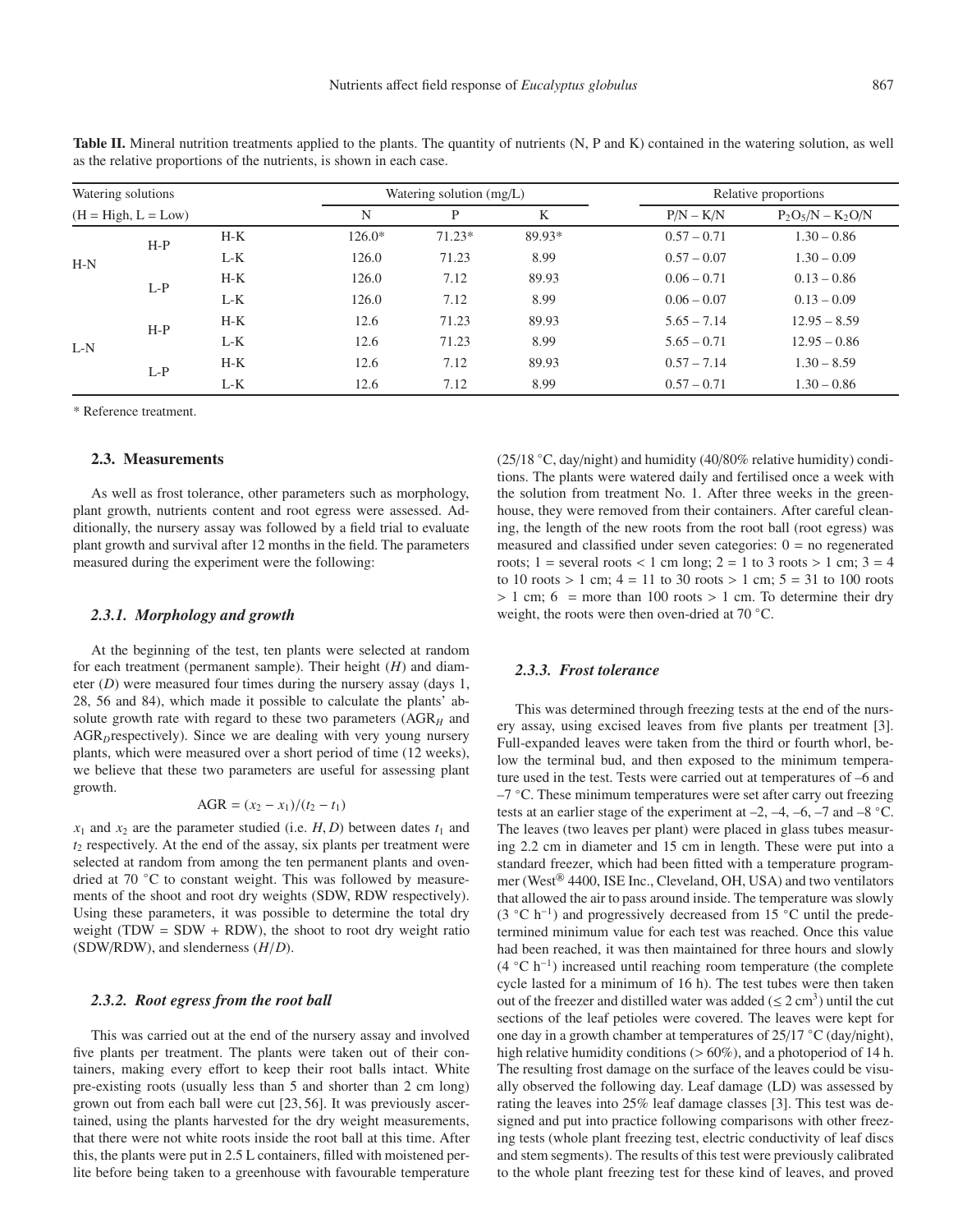**Table III.** Mean values ( $\pm$ SE) at the end of the nursery assay, for high and low nitrogen treatments (H-N and L-N respectively) of: absolute growth rate of height  $(AGR<sub>H</sub>)$  and diameter  $(AGR<sub>D</sub>)$ , height  $(H)$ , slenderness  $(H/D)$ , total dry weight (TDW) and the shoot/root dry weight ratio (SDW/RDW). AGR represents the average value from the start to the end of the nursery assay. *p* = level of significance for N factor.

| Treatment      | $AGR_{H}$       | AGR <sub>D</sub> | Н              | H/D              | TDW             | SDW/RDW         |
|----------------|-----------------|------------------|----------------|------------------|-----------------|-----------------|
|                | (mm/day)        | $(\mu m/day)$    | $\text{cm}$    | $\text{(cm/mm)}$ | (g)             |                 |
| $H-N$          | $1.13 \pm 0.09$ | $6.30 \pm 0.33$  | $34.2 \pm 0.9$ | $10.6 \pm 0.3$   | $3.64 \pm 0.20$ | $2.69 \pm 0.15$ |
| $L-N$          | $0.24 \pm 0.02$ | $2.75 \pm 0.27$  | $27.8 \pm 0.8$ | $8.9 \pm 0.3$    | $2.81 \pm 0.18$ | $1.95 \pm 0.09$ |
| $\overline{p}$ | < 0.001         | < 0.001          | < 0.001        | < 0.001          | 0.003           | < 0.001         |

to be faster and more precise and allowed us to test the same plant several times. The visual evaluation was clear: the leaves that had not been affected by low temperatures kept their green colour (5GY 6/10 to 7,5GY 5/6, Munsell<sup>®</sup>) and those that had been affected turned to a brownish colour (5YR  $3/4$  to 7,5YR  $4/4$ , Munsell®).

# *2.3.4. Mineral nutrients (N, P, K) and non-structural carbohydrates (soluble sugars -SS-, starch -St-)*

Once weighed, the six harvested plants were used for the purposes of analysing the macronutrients (N, P, K), soluble sugars (SS) and starch (St) content in both the shoot and root portions. The following analytical procedures were applied: elemental analysis for N (EA FLASH 1112 CHNS, CE Instruments Ltd., UK), blue-molybdate colorimetry for P, flame photometry for K (Flame photometer 410, Corning Ltd, Essex, England), hydro-alcoholic extraction and colorimetric titration with anthrone for soluble sugars [50], and acidic hydrolysis, followed by titration with anthrone for starch [44]. A spectrophotometer (UVmini-1240, Shimadzu, Tokyo, Japan) was used for P, SS and St analysis.

## *2.3.5. Survival and growth in the field*

In late February, once the testing period was over, ten plants per treatment were taken and planted  $0.8 \times 1.0$  m<sup>2</sup> apart, in the field belonging to the Polytechnic School of the University of Huelva (Huelva, Spain 37◦ 12' N, 6◦ 54' W). Although the plot of land was flat, homogenous and small, it was divided into 5 sections or 'blocks' containing 2 plants per treatment each, to avoid possible microenvironmental effects. After 12 months, the height, stem diameter and survival of the plants were measured.

#### *2.3.6. Data analysis*

The effects of treatments (N, P and K) on the abovementioned parameters were assessed using the general linear model procedure (multifactorial ANOVA, SPSS® 12.0, SPSS Inc.). The factors were considered to be fixed, with the model used being:  $y_{ijk} = \mu + N_i$  $P_i + K_k + NP_{ij} + NK_{ik} + PK_{jk} + NPK_{ijk} + \varepsilon$ . Terms *i*, *j*, and *k* varied between 1 and 2. Data were checked for normality and homocedasticity. A repeated-measures ANOVA was used for H and D of the permanent sample. The block effect in the field assay was not statistically significant and was therefore eliminated from the model. The Tukey HSD test (Tukey Honest Significant Difference) was used as a means of comparison when differences were significant ( $p \leq 0.05$ ). Correlation analysis was used to examine the relationship between parameters.

# **3. RESULTS**

## **3.1. Morphology, growth and nutrient content**

Nitrogen was the more discriminating factor for most of the morphological and growth parameters ( $p \leq 0.003$ ), with the exception of RDW ( $p = 0.586$ ). The highest values were for those treatments with more N (Tab. III). The effects of two other factors (P and K) and their interaction with one another were not significant ( $p \ge 0.350$ ). Although Table III only shows the average values for AGR for the entire nursery assay, differences among treatments were noticed from the start and became greater as the assay developed. On the other hand, correlation analysis revealed that dry weights (i.e. SDW, RDW, TDW) were strongly correlated to one another  $(r > 0.830,$  $p \lt 0.001$ ,  $n = 48$ ), so we are going to focus only on one of them (TDW) henceforth. Moreover, these three parameters were correlated positively to  $AGR$ *H* ( $r \ge 0.770$ ,  $p < 0.001$ ,  $n = 48$ ) and to AGR<sub>*D*</sub> ( $r \ge 0.610$ ,  $p \le 0.068$ ,  $n = 48$ ).

The leaf's nitrogen concentration was highly influenced by the quantities of N in the watering solutions. At the end of the nursery assay, the average values of N in the leaves were  $1.53 \pm 0.20\%$  and  $0.89 \pm 0.15\%$  for H-N and L-N respectively ( $p < 0.001$ ). However, the different amounts of P and K supplied with the watering solutions did not result in significant differences in the leaf concentration of these two elements  $(0.09 \pm 0.02\% \text{ P}, p = 0.833, \text{ and } 0.74 \pm 0.18\% \text{ K}$ ,  $p = 0.235$ , for all of the treatments as a whole). In respect of non-structural carbohydrates (SS, St), there were not significant differences for any of the factors (N, P, K) or their interactions ( $p \ge 0.230$ ). The average values in the leaves for all of the treatments were  $4.89 \pm 0.50\%$  SS and  $8.00 \pm 0.65\%$  St. Nutrient and carbohydrate concentrations in the roots revealed a similar pattern to the leaves. The average values in the roots for all of the treatments were: 0.12% P, 0.84% K, 3.62% SS, 8.16% St, and 1.03% N (1.19% N for H-N, and 0.87% N for L-N,  $p = 0.002$ ).

## **3.2. Performance attributes**

In terms of root egress, only factors  $N (p = 0.001)$  and P  $(p = 0.007)$  had a significant effect on new root growth (dry weight). The more of these nutrients there were in the watering solution, the more new roots were generated. Interactions  $N \times P(p = 0.020, Fig. 1)$  and  $N \times P \times K(p = 0.015)$  were also significant. It is worth highlighting here that plants suffered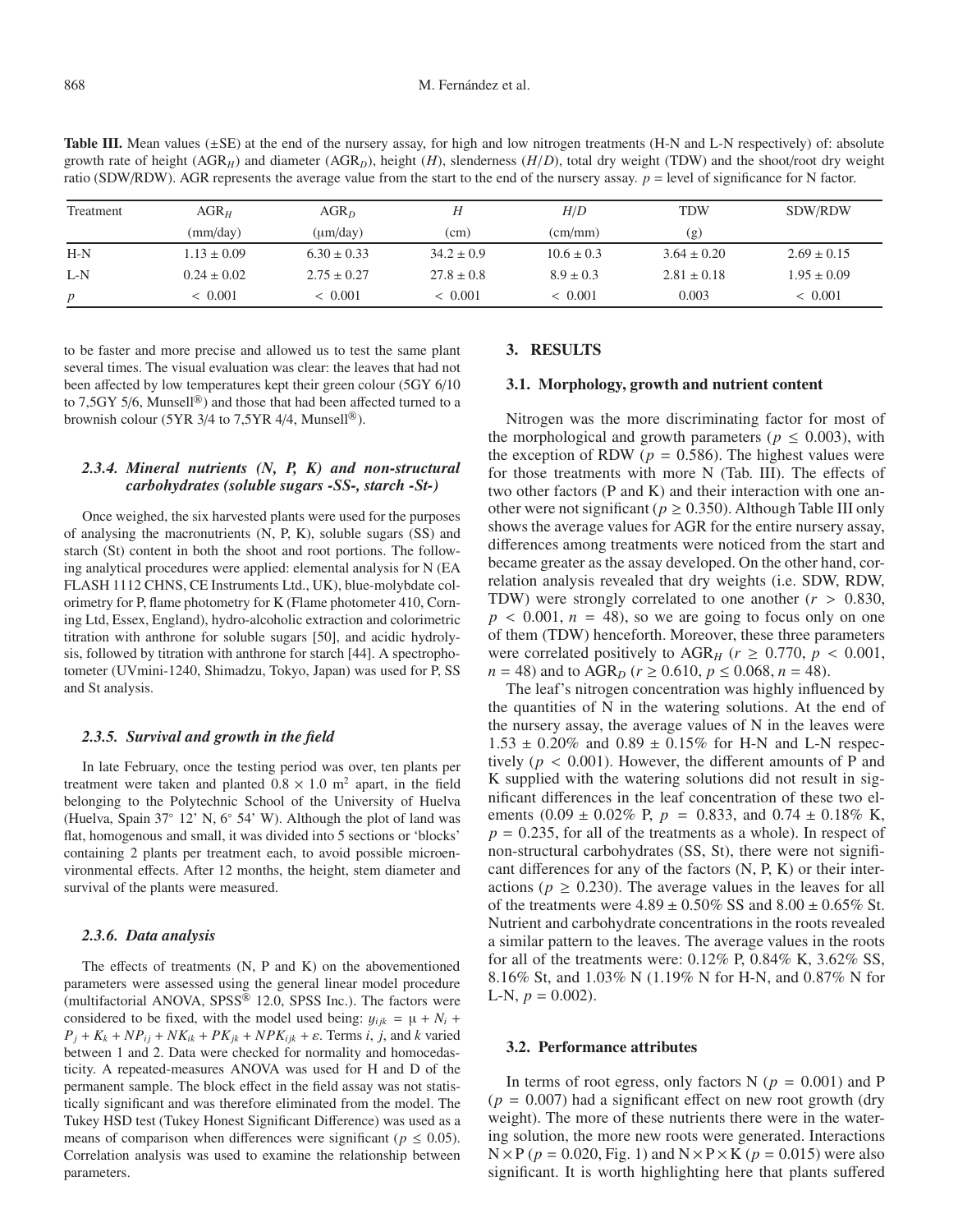

**Figure 1.** Mean values ( $\pm$ SE) of root regeneration after transplanting (root egress,  $g_{dry\ weight}$ ) for each treatment at the end of the nursery assay, resulting from high (H-) and low (L-) supplies of nitrogen and phosphorus.

**Table IV.** Mean values ( $\pm$ SE) of survival (Sur<sub>1</sub>) and growth ( $\Delta H_1$ ,  $\Delta D_1$ ) in the field one year after plantation.  $\Delta H_1$  and  $\Delta D_1$  are height and diameter increments.

| Treatment      | $Sur_1$        | $\Delta H_1$   | $\Delta D_1$  |  |  |
|----------------|----------------|----------------|---------------|--|--|
|                | (%)            | (cm)           | (mm)          |  |  |
| $H-N$          | $85.0 \pm 5.7$ | $75.4 \pm 3.1$ | $9.7 \pm 0.6$ |  |  |
| $L-N$          | $40.0 \pm 7.8$ | $49.8 \pm 5.1$ | $5.3 \pm 0.6$ |  |  |
| $\overline{p}$ | < 0.001        | < 0.001        | < 0.001       |  |  |

more from a reduction of N than of P, because the positive effects of P were only noticeable when there was a high supply of N (Fig. 1). An evaluation of root egress growth using the established numerical code (categories) did not reveal significant differences between treatments for any factor (N, P or K). Nor were there significant differences in the interactions between them ( $p \ge 0.200$ ). The average value for all of the treatments as a whole for the numerical code was  $4.88 \pm 0.09$ .

The freezing test at  $-7$  °C caused a lot of damage in all of the treatments ( $LD_7 > 75\%$ ) and there were not significant differences between them ( $p = 0.827$ ). At –6 °C, however, test results did differ significantly among treatments in relation to factor N ( $p < 0.001$ ). Factors P and K and the interactions either with each other, or with nitrogen, were not significant  $(p \ge 0.120)$ . Plants that received a larger quantity of nitrogen (H-N) responded better to frost (LD<sub>6</sub> =  $6.3 \pm 6.3\%$ ) than those that received less (L-N,  $LD_6 = 85.0 \pm 6.5\%$ ), regardless of the quantities of phosphorus and potassium provided.

#### **3.3. Field response and correlation analysis**

After one year in the field, those plants that had received more N in the nursery during the hardening phase revealed greater growth and survival rates (Tab. IV). While, for the factors P and K, there was a tendency towards lower values for treatments L- but the differences were not significant  $(p \ge 0.127)$ ; nor were the interactions between the factors.

Plant survival  $(Sur_1)$  and stem diameter growth  $(D_1)$  in the field were significantly and positively correlated to one another. In addition, both positively correlated to the leaf nitrogen concentration at the end of the nursery period  $(N_{\text{leaf}})$ . The correlation of these three parameters to the leaf damage  $(LD_6)$ 



**Figure 2.** Leaf nitrogen concentration at the end of the nursery assay (N<sub>leaf</sub>) versus leaf damage in the freezing test at –6 °C (LD<sub>6</sub>) and survival after one year in the field  $(Sur_1)$ . Each point is the mean value  $(\pm \text{ SE})$  per treatment.

was negative (Tab. V). Plants containing less than 1.0% N in their leaves were more susceptible to frosts ( $\geq 60\%$  LD6) and to field mortality ( $\leq 60\%$  Sur<sub>1</sub>) than plants containing more than 1.3% N, which showed more than  $75\%$  Sur<sub>1</sub> and a lesser damage by frost ( $\leq 25\%$  LD6). The larger concentration of N in these tissues corresponded to those plants that had developed for longer in the nursery and had a greater proportion of biomass in their shoots (SDW/RDW). However, the concentration of P, K, SS and St did not correlate significantly to any other parameter. In terms of root egress, there were not significant correlations to other parameters, except total dry weight in the nursery. Larger plants revealed a greater capacity for root regeneration.

## **4. DISCUSSION**

The fact that growth was significantly smaller in L-N treatments confirms once more the relevant role of this mineral on plant growth [35]. The concentrations of this element in leaf tissues have been taken into account when elaborating models of growth for *Eucalyptus grandis* [26]. In our experiment, leaf nitrogen values below 1.0% significantly prevented plants from growing. Adding more N to the watering solutions also influenced biomass distribution between shoot and root, typically favouring the former over the latter [39]. None of this excessively affected or damaged the plants [51] because SDW/RDW were positively correlated to growth and survival in the field. On the other hand, the lack of significant differences between treatments as a result of the effects of P and K led us to believe that the applied doses, even in treatments with lower quantities of these elements, did not affect growth or biomass distribution. Consequently, they did not behave as limiting nutrients in this experiment, as was obtained, at least for the P application, by Pinkard et al. [38].

The average concentration of leaf nutrients in eucalyptus in Australian forests presents a traditional range of 0.80–1.50% N, 0.05–0.10% P and 0.50–0.80% K whereas, in plantations, it is usually 1.00–2.30% N, 0.05–0.15% P and 0.40–1.40% K [20, 36, 41]. In Spain, clones of *E. globulus* during the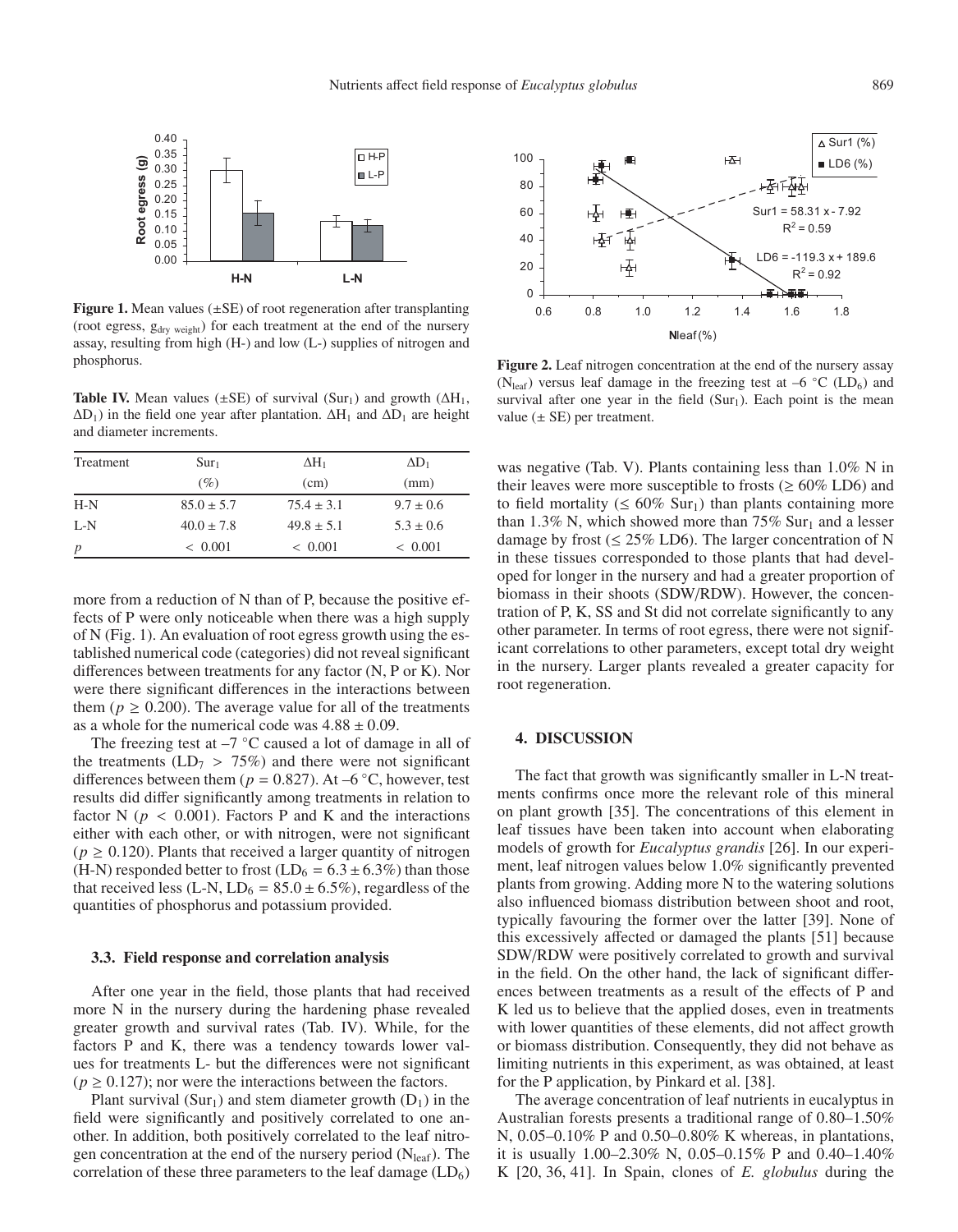#### 870 M. Fernández et al.

Table V. Correlation matrix for some parameters measured in the experiment. Above: Pearson correlation coefficient. Below: level of significance. The correlations among parameters were made by taking into account average values for each of the eight treatments  $(n = 8)$ .

|                    | Sur <sub>1</sub> | $D_1$    | $LD_6$   | RE       | $N_{\text{leaf}}$ | $P_{leaf}$ | $K_{\text{leaf}}$ | $SS_{\rm leaf}$ | <b>TDW</b> | SDW/RDW |
|--------------------|------------------|----------|----------|----------|-------------------|------------|-------------------|-----------------|------------|---------|
| Sur <sub>1</sub>   | 1.000            |          |          |          |                   |            |                   |                 |            |         |
| $D_1$              | 0.719            | 1.000    |          |          |                   |            |                   |                 |            |         |
|                    | 0.044            |          |          |          |                   |            |                   |                 |            |         |
| $LD_6$             | $-0.736$         | $-0.805$ | 1.000    |          |                   |            |                   |                 |            |         |
|                    | 0.037            | 0.016    |          |          |                   |            |                   |                 |            |         |
| RE                 | 0.590            | 0.375    | $-0.540$ | 1.000    |                   |            |                   |                 |            |         |
|                    | 0.124            | 0.360    | 0.167    |          |                   |            |                   |                 |            |         |
| $N_{leaf}$         | 0.768            | 0.815    | $-0.961$ | 0.525    | 1.000             |            |                   |                 |            |         |
|                    | 0.026            | 0.014    | 0.000    | 0.182    |                   |            |                   |                 |            |         |
| $P_{leaf}$         | 0.177            | 0.027    | $-0.428$ | $-0.075$ | 0.497             | 1.000      |                   |                 |            |         |
|                    | 0.676            | 0.949    | 0.290    | 0.860    | 0.210             |            |                   |                 |            |         |
| $K_{leaf}$         | 0.315            | $-0.233$ | $-0.203$ | 0.184    | 0.199             | 0.408      | 1.000             |                 |            |         |
|                    | 0.447            | 0.578    | 0.630    | 0.663    | 0.636             | 0.316      |                   |                 |            |         |
| SS <sub>leaf</sub> | $-0.171$         | $-0.151$ | $-0.121$ | 0.088    | 0.123             | 0.618      | $-0.190$          | 1.000           |            |         |
|                    | 0.686            | 0.720    | 0.775    | 0.836    | 0.771             | 0.102      | 0.653             |                 |            |         |
| <b>TDW</b>         | 0.827            | 0.599    | $-0.699$ | 0.831    | 0.662             | 0.097      | 0.143             | 0.176           | 1.000      |         |
|                    | 0.011            | 0.117    | 0.054    | 0.011    | 0.074             | 0.820      | 0.736             | 0.676           |            |         |
| SDW/RDW            | 0.867            | 0.873    | $-0.918$ | 0.576    | 0.869             | 0.179      | 0.152             | $-0.064$        | 0.830      | 1.000   |
|                    | 0.005            | 0.005    | 0.001    | 0.135    | 0.005             | 0.672      | 0.720             | 0.881           | 0.011      |         |

Survival (Sur<sub>1</sub>) and stem diameter (D<sub>1</sub>) one year after field plantation. Leaf damage at –6 °C (LD<sub>6</sub>). Root egress (RE). Leaf concentration of nutrients (Nleaf, Pleaf, Kleaf) and soluble sugras (SSleaf). Total dry weight (TDW) and shoot to root dry weight ratio (SDW/RDW).

hardening stage in the nursery have revealed leaf nutrient levels of 1.2% N, 0.08% P and 1.04% K [16], and 0.10% P and 0.79% K [7]. Besides, one year-old seedlings of *E. globulus* grown in a pot-culture experiment with an abundant or deficient supply of nutrients, had 2.10% N, 0.27% P, 1.05% K and 0.98% N, 0.14% P, 0.47% K, respectively [25]. Consequently, our values are within the normal range for cultivated plants and at the upper limit for values normally observed in natural forests.

In the case of potassium, a monovalent cation, with numerous important physiological functions, it is worth mentioning that it does not form part of the structure of the plant. Therefore, its effect on growth is not as noticeable as the effect of nitrogen and phosphorus, unless its content was reduced to below a critical value (i.e. to around 0.4–0.5% K in leaves)  $[12, 29]$ . It is possible that the quantity of K in this assay (0.74% in leaves) was higher than that critical value. This is just speculative, however; and it would therefore be advisable to determine standards of nutrient concentrations for the species under different growth conditions [41] and its relationships to cold hardening [3]. The results of our experiment could be considered a step forward to tackling the Diagnostic and Recommendation Integrated System (DRIS) for *Eucalyptus globulus*. This technique has been successfully used for forest species [43], and it is very useful for identifying which nutrient or nutrients are more limiting, as well as illustrating nutritional imbalances.

If we consider that the optimal values of total non-structural carbohydrates (SS+St) are between 10–15% [34], then the total average of SS and St found in this study was somewhere in between. The concentration of SS in leaves obtained in this test (4.9%) was similar other studies [6, 40, 46] but far from the 8.0% that this species is able to store when it carries out osmotic adjustment induced by water stress [14]. If this had taken place up to the latter level, frost tolerance would probably have been much greater due to the lowering of the freezing point [11].

The new roots protruding from the root ball (root egress) are an indicator of plant vigour [5] and could be linked to the content of P, due to the effect of this element on metabolic processes and growth [31]. Using this parameter to predict the post-transplantation response of plants can have its limitations, however [48]. In our experiment, plants fertilised with greater quantities of P and N were more vigorous and had a better root egress. It is possible that the noticeably pronounced effect of N application on plants, to certain extent disguised the effect of P. It is worth mentioning that root egress revealed a certain level of correlation to Sur<sub>1</sub>, LD<sub>6</sub> and N<sub>leaf</sub> ( $r^2 > 0.27$ ). Although this was not significant, it demonstrated that this parameter was an indicator of the physiological state of plants even though its usefulness for predicting post-transplantation responses was limited.

The enhanced nutritive state of the plants fertilised with a greater quantity of nitrogen made them more frost tolerant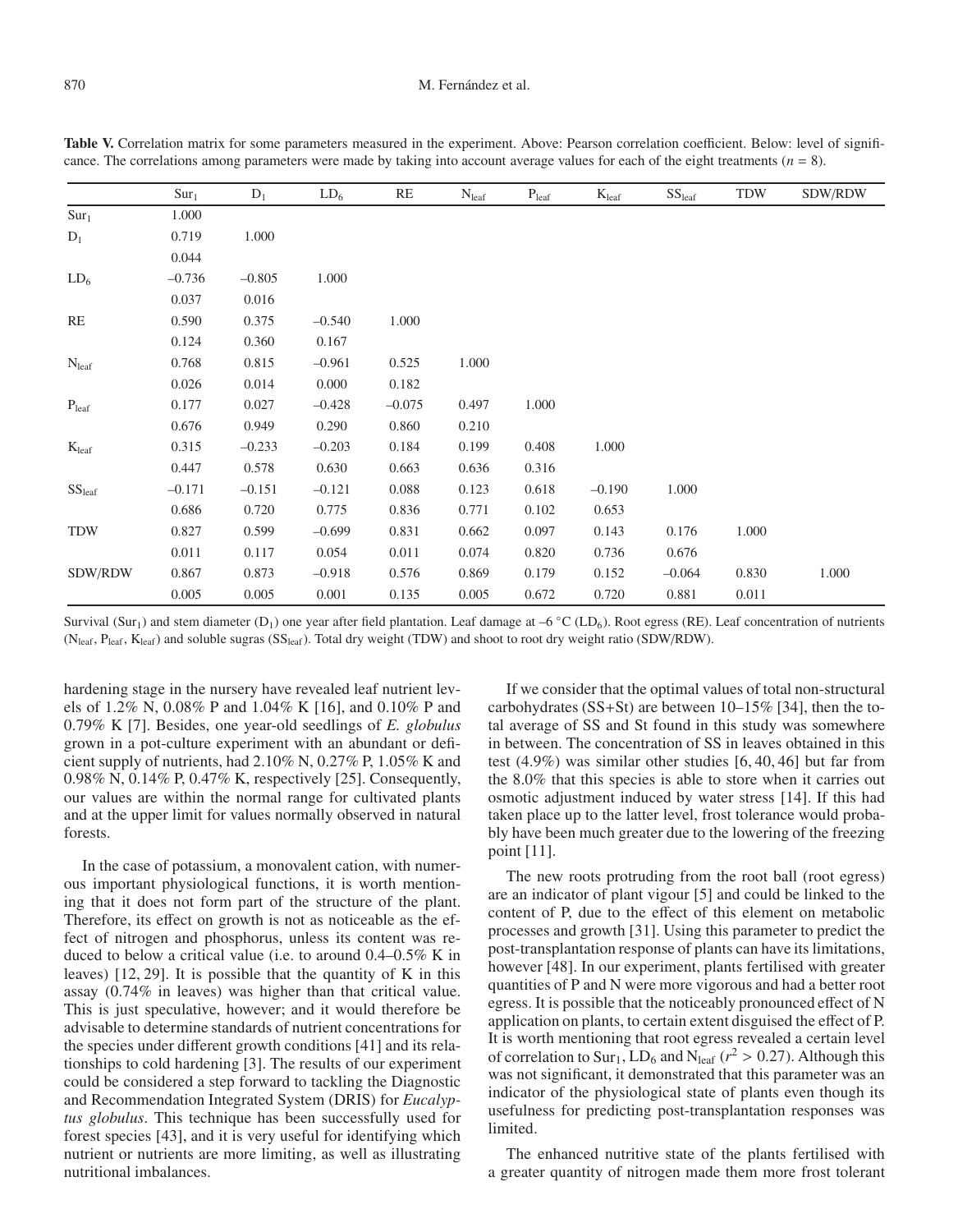at the end of the hardening period. A high N level, however, has been reported as reducing hardiness [54], or has been shown either to decrease frost hardiness in the fall or to accelerate cold dehardening in the spring [57]. Nevertheless, it is species dependent and, although a over-consumption of macro-elements is generally considered to reduce hardiness [3], it is advisable to differentiate between optimal, suboptimal and luxuriant levels of N content and their relationships to cold hardening [3, 13]. For instance, *Picea mariana* needed at least 1.28% N in shoot tissues to ensure hardening, while, with 0.64% N, it did not harden and seedlings with 0.87% N showed a lesser degree of hardiness than those with 1.28% [3]. Besides, other factors such as K/N ratio [15] and P/N ratio [58] could be important in cold hardening and growth. If we examine the values of leaf N concentration in both ours and other related experiments [16], we can observe that plants with more than 1.25% N responded to the freezing test significantly better than those that had less than 1.0%. It is possible that with N concentrations below 1.0%, this nutrient acts as limiting element and disguises the effect of other factors. Consequently, in order to determine the optimal concentration of these three nutrients in the hardening phase of the plants, it will be necessary to carry out further studies since it is known that sub-optimal levels of N, P and/or K can interfere with the process of hardening against frost [11, 13, 57].

As our results did not show significant differences between N treatments in K and SS contents, the positive effect of Nfertilisation on frost tolerance would be explained with difficulty. When exposed to low temperatures, plant cells encounter three main problems; alterations in the availability and status of water (dehydration), changes in the spatial organization of biological membranes, and a retardation of biochemical and chemical reactions [27]. Freezing injury is regarded to be a consequence of membrane lesions that are caused by the dehydration that occurs during freezing [11], although other factors may also contribute to the cellular damage induced by freezing. In general, the function of the solutes (e.g. SS) is to maintain turgor in dehydrating cells, but they may also have protective effects on macromolecules. Soluble sugars content is known to vary according to the hardening status of a tissue. Nevertheless, in addition to SS, woody plants could accumulate other solutes, such as amino acids, organic acids, glycosides and inorganic salts, when exposed to low temperatures [27], that could explain the positive effect of N on cold hardiness. Besides, because the plasma membrane is thought to be the primary site of injury during freezing [11, 27], most of the alterations are aimed at preserving the integrity of membranes. The lipid-protein ratio of cell membranes and the soluble protein concentration change during cold acclimation in a way that the threshold temperature of cell damage is lowered compared to non-acclimated plants [27,53]. These proteins include apoplastic proteins having antifreeze activity, cryoprotective proteins, dehydrins, storage proteins, etc., and their concentrations may be increased by nitrogen fertilisation [27]. However, the function of many cold-induced proteins in eucalyptus species is not yet known.

*Eucalyptus globulus* reveals a certain capacity for increasing its frost tolerance, usually between 0.5 and 3.0 ◦C [1, 17, 22, 47]. Although the absolute value is not large ( $\leq 3$  °C), it is enough to differentiate between genotypes with more or less frost tolerance [1, 17]. Low temperatures can be a major factor affecting the level of frost tolerance but, as we have seen, mineral nutrition also exerts a strong influence. Consequently, in the case of nursery plants, a balanced fertilisation regime that maintains the levels of leaf nitrogen concentration well above 1.25% will improve their rooting, survival and growth responses in the field, at least for the first season after fertilisation and for this type of plant material [18, 58]. As leaf N concentrations did not exceeded 1.65% in our experiment, thus no recommendations can be made on the upper limit of N concentration in relation to cold hardening and plant quality.

**Acknowledgements:** This research was supported by MCYT (I+D project AGL2002-02757) and Grupo Empresarial ENCE, S.A. We would like to thank Mrs Esther Martínez-Fernández for translating the English version of this document. And to our colleague Mr. David Rish for his suggestions and the corrections of the English style.

# **REFERENCES**

- [1] Almeida M.H., Chaves M.M., Silva J.C., Cold acclimation in eucalypt hybrids, Tree Physiol. 14 (1994) 921–932.
- [2] Beadle C., Sands P., Synthesis of the physiological, environmental, genetic and silvicultural determinants of the growth and productivity of eucalypts in plantations, For. Ecol. Manage. 193 (2004) 1–3.
- [3] Bigras F.J., Gonzalez A., D'Aoust A.L., Hébert C., Frost hardiness, bud phenology and growth of containerized *Picea mariana* seedlings grown at three nitrogen levels and three temperature regimes, New For. 12 (1996) 243–259.
- [4] Boorse G.C., Ewers F.W., Davis S.D., Response of chaparral shrubs to below freezing temperatures: acclimation, ecotypes, seedlings vs. adults, Am. J. Bot. 85 (1998) 1224–1230.
- [5] Burdett A.N., Understanding root growth capacity: Theoretical considerations in assessing planning stock quality by means of root growth test, Can. J. For. Res. 17 (1987) 768–775.
- [6] Caldeira M.C., Fernandez V., Tomé J., Pereira J.S., Positive effect of drought on longicorn borer larval survival and growth on eucalyptus trunks, Ann. For. Sci. 59 (2002) 99–106.
- [7] Carvajal F.L., Caracterización morfo-fisiológica de plantas forestales cultivadas en dos viveros de diferentes localidades, Finalyear Dissertation, Escuela Politécnica Superior, Huelva University, Spain, 2004.
- [8] Cheaïb A., Mollier A., Thunot S., Lambrot C., Pellerin S., Loustau D., Interactive effects of phosphorus and light availability on early growth of maritime pine seedlings, Ann. For. Sci. (2005) 575–583.
- [9] Close D.C., Beadle C.L., Brown P.H., Holz G.K., Cold-induced photoinhibition affects establishment of *Eucalyptus nitens* (Deane and Maiden) Maiden and *Eucalyptus globulus* Labill., Trees 15 (2000) 32–41.
- [10] Close D.C., Brown P.H., Hovenden M.J., Beadle C.L., Eucalypt seedling hardiness to low temperature: a synthesis, Combined Proceedings International Plant Propagators Society 53 (2003) 116– 119.
- [11] Colombo S.J., Glerum C., Webb D.P., Day length, temperature and fertilisation effects on desiccation resistance, cold hardiness and root growth potential of *Picea mariana* seedlings, Ann. For. Sci. 60 (2003) 307–317.
- [12] Dalla-Tea F., Marcó M.A., Fertilisers and eucalypt plantations in Argentina, in: Attiwill P.M., Adams M.A. (Eds.), Nutrition of eucalypts, CSIRO, Australia, 1996, pp. 327–333.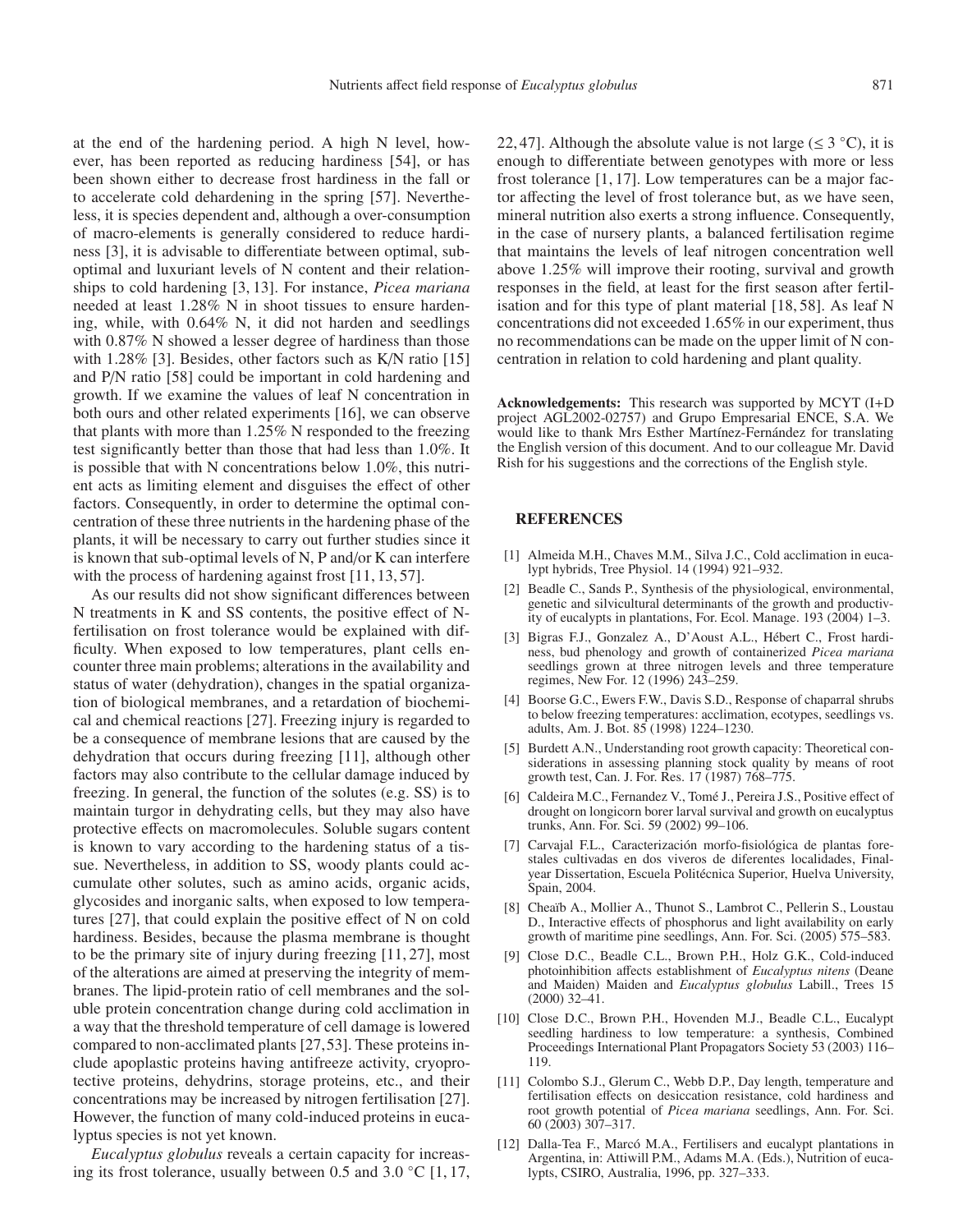- [13] Dumroese R.K., Hardening fertilization and nutrient loading of conifer seedlings, in: Riley L.E., Dumroese R.K., Landis T.D., USDA Forest Service, Proceedings RMRS-P-28, 2003, pp. 31–36.
- [14] Fernández M., Arias M.T., Pardos J.A., Ruiz F., Soria F., The *Eucalyptus globulus* clone resistance to *Phoracantha semipunctata* depends on its response to water stress, Proceedings of the 10th MEDECOS CONFERENCE: Ecology, Conservation and Management of Mediterranean Climate Ecosystems, 2004 Rhodes (Greece), April 5 to May 1.
- [15] Fernández M., Royo A., Gil L., Pardos J.A., Effects of temperature on growth and stress hardening development of phytotron-grown seedlings of Aleppo pine (*Pinus halepensis* Mill.), Ann. For. Sci. 60 (2003) 277–284.
- [16] Fernández M., Ruiz S., Tapias R., Soria F., Mineral nutrition affects cold hardening development of rooted cuttings *Eucalyptus globulus* Labill. clones, in: Borralho N.M.G., Pereira J.S., Marques C., Coutinho J., Madeira M., Tomé M. (Eds.), *Eucalyptus* in a changing world, Proc. IUFRO Conf., Aveiro (Portugal), 2004, 11–15 October, pp. 509–512.
- [17] Gallino J.P., Fernández M., Tapias R., Alcuña M.M., Cañas I., Aclimatación al frío en diferentes clones de *Eucalyptus globulus* Labill. durante el régimen natural de endurecimiento, Proceedings of the 2◦ Simposio Iberoamericano de *Eucalyptus globulus*, Vigo University, Pontevedra (Spain), 2006, October, 17–21.
- [18] Gaspar M.J., Borralho N., Lopes Gomes A., Comparison between field performance of cuttings and seedlings of *Eucalyptus globulus*, Ann. For. Sci. 62 (2005) 837–841.
- [19] Graciano C., Guiamet J.J., Goya J.F., Impact of nitrogen and phosphorus fertilisation on drought responses in *Eucalyptus grandis* seedlings, For. Ecol. Manage. 212 (2005) 40–49.
- [20] Judd T.S., Attiwill P.M., Adams M.A., Nutrient concentrations in eucalypts: a synthesis in relation to differences between taxa, sites and components, in: Attiwill P.M., Adams M.A. (Eds.), Nutrition of eucalypts, CSIRO, Australia, 1996, pp. 123–153.
- [21] Harvey H.P., van den Driessche R., Nutrition, xylem cavitation and drought resistance in hybrid poplar, Tree Physiol. 17 (1997) 647– 654.
- [22] Harwood C.E., Frost resistance of subalpine *Eucalyptus* species. I. Experiments using a radiation frost room, Aust. J. Bot. 28 (1980) 587–599.
- [23] Helenius P., Louranen J., Rikala R., Physiological and morphological responses of dormant and growing Norway spruce container seedlings to drought after planting, Ann. For. Sci. 62 (2005) 201– 207.
- [24] Hovenden M.J., Warren C.R., Photochemistry, energy dissipation and cold-hardening in *Eucalyptus nitens* and *E. pauciflor*, Aust. J. Plant Physiol. 25 (1998) 581–589.
- [25] Kaul O.N., Gupta A.C., Tandon V.N., Nutrition studies on *Eucalyptus* IV: Diagnosis of mineral deficiencies in *Eucalyptus globulus* seedlings, Indian Forester 94 (1980) 453–456.
- [26] Kriedemann P.E., Cromer R.N., The nutritional physiology of the eucalypts nutrition and growth, in: Attiwill P.M., Adams M.A. (Eds.), Nutrition of eucalypts, CSIRO, Australia, 1996, pp. 109– 121.
- [27] Kontunen-Soppela S., Dehydrins in Scots pine tissues: responses to annual rhythm, low temperature and nitrogen, Oulu University Press, Oulu, Finland, 2001, 44 p., URL: http://herkules.oulu.fi/isbn9514259114/.
- [28] Landis T.D., Mineral nutrients and fertilization, in: Landis T.D., Tinus R.W., McDonald S.E., Barnett J.P. (Eds.), The container tree nursery manual, Vol. 4, Agriculture Handbook 674, USDA, Forest Service, 1989, pp. 1–70.
- [29] Landis T.D., Macronutrients Potassium, Forest Nursery Notes, USDA, Forest Service, R6-CP-TP-11-04, 2005.
- [30] Landis T.D., van Steenis E., Macronutrients Nitrogen: part 2, Forest Nursery Notes, USDA, Forest Service, R6-CP-TP-01-04, 2004.
- [31] Landis T.D., van Steenis E., Macronutrients Phosphorus, Forest Nursery Notes, USDA, Forest Service, R6-CP-TP-07-04, 2004.
- [32] Lantz C.W., Biesterfeldt R.C., Moorheal D.J., Aycock O.E., Barham R.O., Brissette J.C., Dierauf T.A., Dougherty P.M., Fryar R.D., Ross O.E., Schroeder R.A., Stauder A.F., Care and planting of Southern pine seedlings, USDA, Forest Service, Southern Region, Management Bulletin, RB-ME39, 1996.
- [33] Leborgne N., Teulieres C., Cauvin B., Travert S., Boudet A.M., Carbohydrate content of *Eucalyptus gunnii* leaves along a annual cycle in the field and during induced frost-hardening in controlled conditions, Trees 10 (1995) 86–93.
- [34] Marshall J.D., Carbohydrates status as a measure of seedling quality, in: Duryea M.L. (Ed.), Evaluating seedling quality: principles, procedures, and predictive abilities of major tests, Oregon State University, Corvallis, OR (USA), 1985, pp. 49–58.
- [35] Marschner H., Mineral nutrition of higher plants, Academic Press limited, London, UK, 1995.
- [36] Negi J.D.S., Sharma S.C., Mineral nutrition and resource conservation in Eucalyptus plantations and other forest covers in India, in: Attiwill P.M., Adams M.A. (Eds.), Nutrition of eucalypts, CSIRO, Australia, 1996, pp. 399–416.
- [37] Pardos M., Royo A., Gil L., Pardos J.A., Effect of nursery location and outplanting date on field performance of *Pinus halepensis* and *Quercus ilex* seedlings, Forestry 76 (2003) 67–81.
- [38] Pinkard E.A., Baillie C.C., Patel V., Mohammed C.L., Effects of fertilising with nitrogen and phosphorus on growth and crown conditions of *Eucalyptus globulus* Labill. experiencing insect defoliation, For. Ecol. Manage. 231 (2006) 131–137.
- [39] Pinkard E.A., Baillie C.C., Patel V., Paterson S., Battaglia M., Smethurst P.J., Mohammed C.L., Wardlaw T., Stone C., Growth responses of *Eucalyptus globulus* Labill. to nitrogen application and severity, pattern and frequency of artificial defoliation, For. Ecol. Manage. 229 (2006) 378–387.
- [40] Pita P., Pardos J.A., Growth, leaf morphology, water use and tissue water relations of *Eucalyptus globulus* clones in response to water deficit, Tree Physiol. 21 (2001) 599–607.
- [41] Prado J.A., Toro J.A., Silviculture of Eucalypt plantations in Chile. in: Attiwill P.M., Adams M.A. (Eds.), Nutrition of eucalypts, CSIRO, Australia, 1996, pp. 357–369.
- [42] Rikala R., Heiskanen J., Lahti M., Autumn fertilization in the nursery affects growth of *Picea abies* container seedlings after transplanting, Scand. J. For. Res. 19 (2004) 409–414.
- [43] Romanyà J., Vallejo V.R., Nutritional status and deficiency diagnosis of *Pinus taeda* plantations in Spain, For. Sci. 42 (1996) 192–197.
- [44] Rose R.W., Rose C.L., Omi S.K., Forry K.R., Durall D.M., Bigg W.L., Starch determination by perchloric acid vs. enzymes: evaluating the accuracy and precision of six colorimetric methods, J. Agric. Food. Chem. 39 (1991) 2–11.
- [45] Ruiz de la Torre J., Flora Mayor, Organismo Autónomo Parques Naturales, Ministerio de Medio Ambiente, Madrid, Spain, 2006.
- [46] Sánchez-Olate M., Zapata J., Ríos D., Pereira G., Escobar R., Efecto del fotoperíodo en el desarrollo de plantas de *Eucalytus globulus* Labill. ssp. *globulus* cultivadas en vivero, Bosque 24 (2003) 23–28.
- [47] Scarascia-Mugnozza G., Valentiny E., Kuzminski E., Giordano E., Freezing mechanisms, acclimation processes and cold injury in *Eucalyptus* species planted in the Mediterranean region, For. Ecol. Manage. 29 (1989) 81–94.
- [48] Simpson D.G., Ritchie G.A., Does RGP predict field performance? A debate, New For. 13 (1997) 253–277.
- [49] Snowdon P., Nutritional disorders and other abiotic stresses of *Eucalyptus*, in: Keane P.J., Kile G.A., Podger F.D., Brown B.N. (Eds.), Diseases and pathogens of *Eucalyptus*, CSIRO Publishing, Collingwood, Australia, 2000, pp. 385–410.
- [50] Spiro R.G., Analysis of sugars found in glycoproteins, in: Neufeld E.F., Ginsburg V. (Eds.), Methods in ezymology, Vol. VIII, Complex carbohydrates, Academic Press, New York, 1966, pp. 3–26.